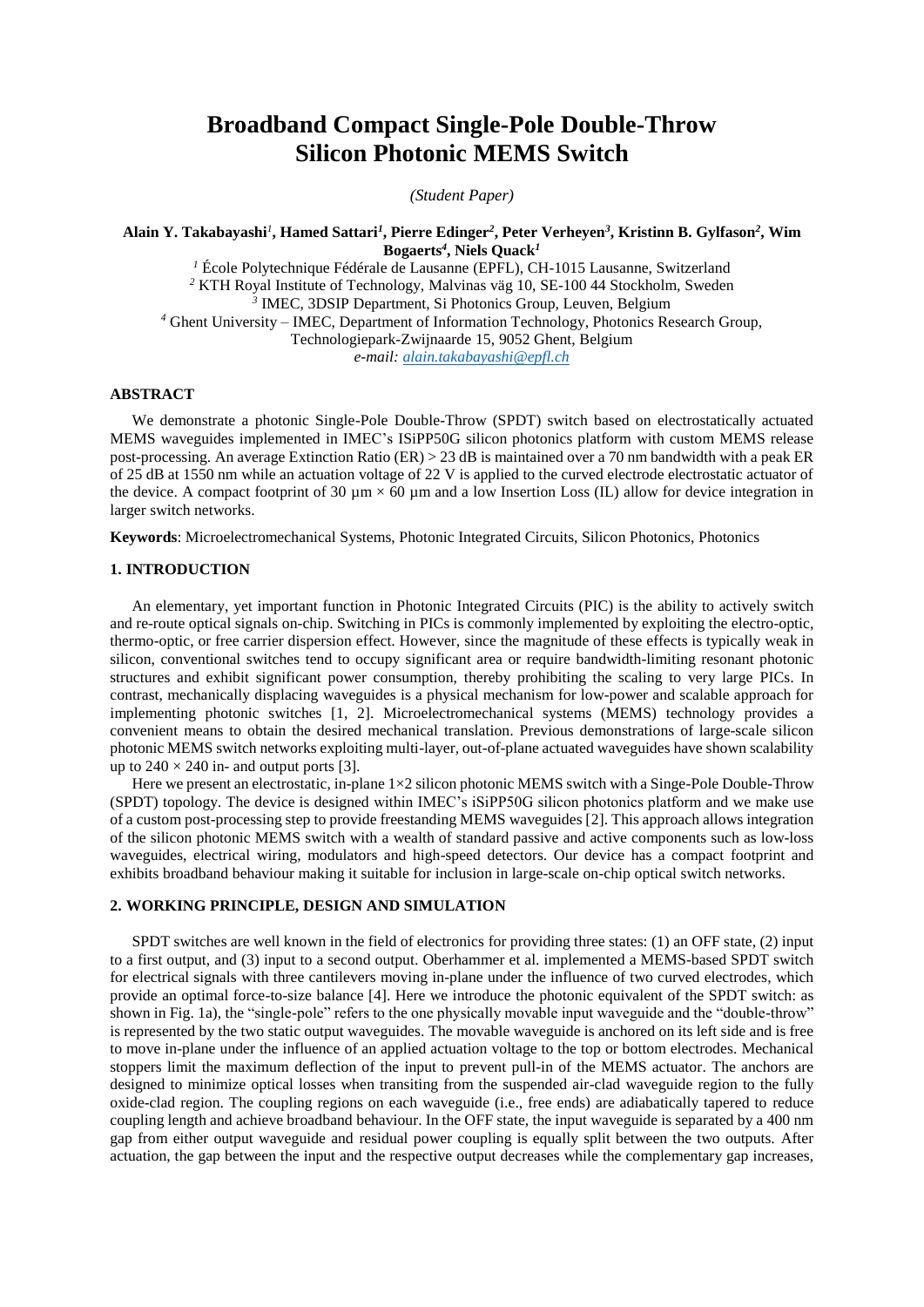thereby transferring power to one branch only. Optical simulations Fig. 1b) confirm efficient power transfer from the input to the first output while keeping the optical mode well confined.



*Figure 1. a) Geometry of the MEMS-based photonic SPDT switch exhibiting a compact footprint (dimensions not to scale), and b) optical simulation showing efficient power transfer from the input waveguide to output 1.* 

#### **3. FABRICATION**

The silicon photonics structures are fabricated in IMEC's iSiPP50G technology and the MEMS release process is performed at EPFL at the Center of MicroNanoTechnology (CMi). The release employs a previously demonstrated process sequence of protective alumina layer deposition, etch window opening, and vapour-phase HF sacrificial oxide etch [2]. An optical microscope image of the chip area showing the switch, the grating couplers serving as optical interfaces, the electrical metal wiring (to electrical contact pads outside of the visible area), as well as the opening in the alumina passivation is provided in Fig.1a). The metal ring, which partially obstructs the view of the underlying waveguide routing is implemented in the final top-metallization and is intended for a later sealing step of the MEMS not used here. Figure 2b) shows an SEM image of the final, released device with the suspended input waveguide well centred between the two output waveguides.



*Figure 2. a) Optical microscope image showing an overview of the device, including grating couplers, electrical wiring and MEMS release window opening. b) SEM image of the released optical SPDT switch, highlighting the freestanding silicon waveguides, curved electrostatic actuation electrodes, and mechanical stoppers.*

#### **4. EXPERIMENT**

Characterization is performed using a tuneable wavelength laser that is connected to a fibre array, which couples light into and out of the chip by means of the on-chip grating couplers shown in Fig. 2a). Power transmission to the two output ports is read using photodetectors and is recorded for a wavelength sweep from 1510 nm to 1580 nm. Electrical probe tips allow for the application of an actuation voltage in the range of 0 to 22 V to contact pads wired on-chip to either electrode 1 or electrode 2 to produce the desired actuation.

As shown in Fig. 3, when no actuation voltage is applied, passive power coupling is observed in both waveguides. The amount of coupled residual power can be designed by appropriate distance and direction of the coupling waveguides. Under ideal conditions, the power split should be even, however, we observe a difference of typically 3 dB in residual power coupled to the two output ports. We attribute this disparity to differences in the mechanical boundary conditions at the anchor points after release that cause the input waveguide to bend preferentially to output port 1 without any applied voltage. In addition, there may also be loss variations in the optical path between the two outputs related to the transitions or grating couplers. Such asymmetry also provides an explanation as to why the power transfer to the active port is not exactly the same for the two ON states. By